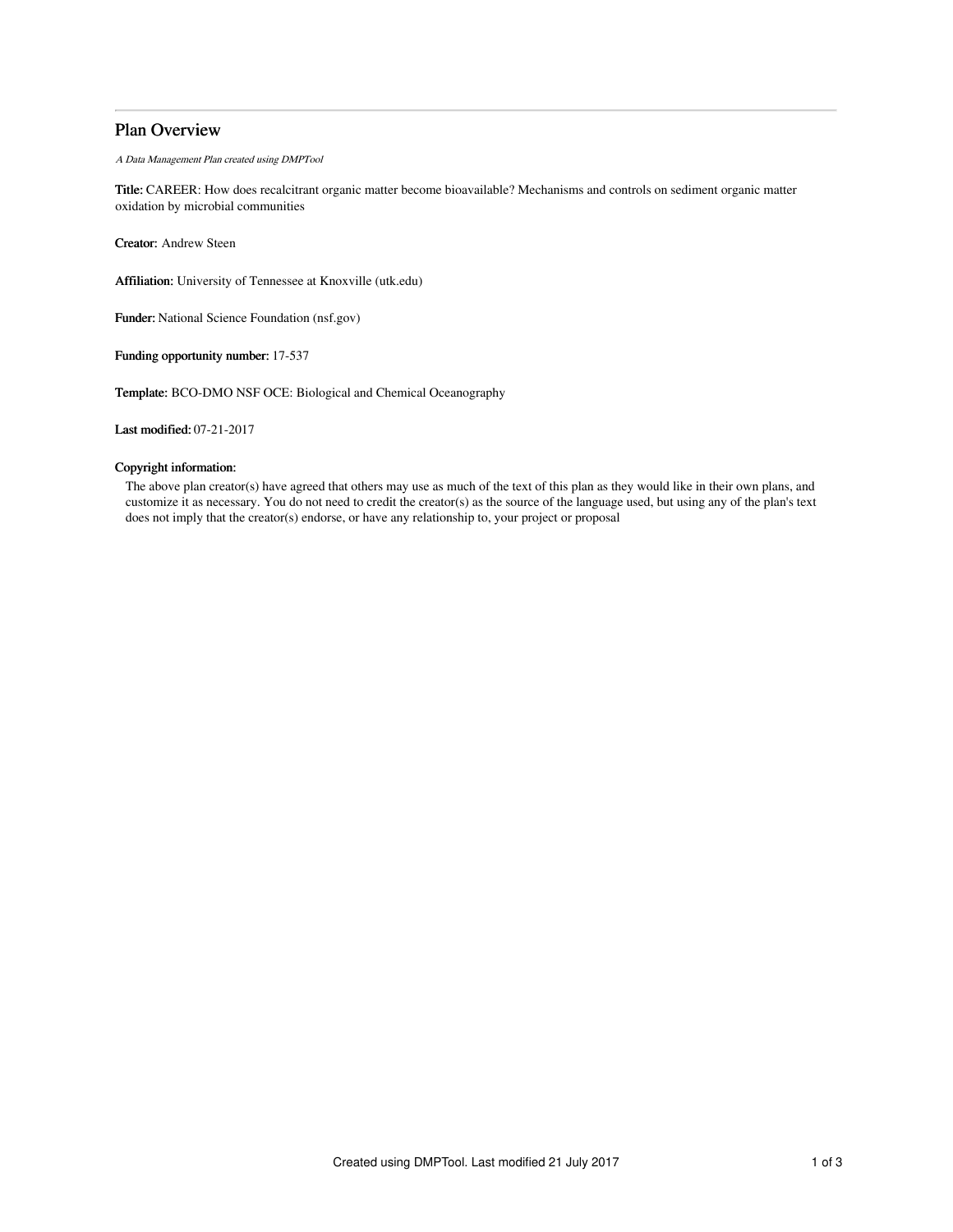# CAREER: How does recalcitrant organic matter become bioavailable? Mechanisms and controls on sediment organic matter oxidation by microbial communities

### Data Policy Compliance

Identify any published data policies with which the project will comply, including the NSF OCE Data and Sample Policy as well as other policies that may be relevant if the project is part of a large coordinated research program (e.g. GEOTRACES).

This project will comply with the NSF OCE Data and Sample Policy.

### Pre-Cruise Planning

If the proposed project involves a research cruise, describe the cruise plans. (Skip this section if it is not relevant to your proposal.) Consider the following questions: (1) How will pre-cruise planning be coordinated? (e.g. email, teleconference, workshop) (2) What types of sampling instruments will be deployed on the cruise? (3) How will the cruise event log be recorded? (e.g. the Rolling Deck to Repository (R2R) event logger application, an Excel spreadsheet, or paper logs) (4) Will you prepare a cruise report? 1.) Cruises will be planned by coordination with UNOLS and the Captains of relevant vessels. A site visit is budgeted and planned for the PI a year before the first cruise on each vessel, to speak with the Captain and tour the vessel. The PI will invite unfunded collaborators to fill extra berths, and will coordinate via regual Skype meetings and email prior to the cruise.

2.) Sample collection on the boat will be by gravity corer and box- or multi-corer, which do not collect data. Therefore only standard underway measurements will be collected (salinity, temp, fluorescence) and stored via R2R.

3.) The cruise event log will be recorded via R2R application.

4.) A preliminary cruise report will be prepared within 1 month of the end of the cruise report.

# Description of Data Types

Provide a description of the types of data to be produced during the project. Identify the types of data, samples, physical collections, software, derived models, curriculum materials, and other materials to be produced in the course of the project. Include a description of the location of collection, collection methods and instruments, expected dates or duration of collection. If you will be using existing datasets, state this and include how you will obtain them.

#### 1.) Observational data:

Observational data will include geochemical and biological parameters relating to cores to be collected from 4 stations at each of three field sites. White Oak River sites will be sampled 4 times, and Mid-Atlantic Bight samples will be collected 2 times. Data will include oxygen, methane, DIC, anion, and cation concentrations, as well as DIC and methane 13C ratios, direct microscopic counts, and enzyme assays.

DNA and RNA sequences will also be collected from each site.

2.) Experimental data: Geochemical experimental data will mainly consist of concentrations of small molecules released by treatment of sediment with enzymes. Assessments of student learning for the educational plan will also be collected. These data for these will not be publicly released in order to maintain privacy. Aggregated data will be made available in a white paper to be posted on the PI's website and possibly a published paper, if IRB approval is granted. 3.-4.) No model simulations or derived data sets are expected.

### Data and Metadata Formats and Standards

Identify the formats and standards to be used for data and metadata formatting and content. Where existing standards are absent or deemed inadequate, these formats and contents should be documented along with any proposed solutions or remedies. Consider the following questions: (1) Which file formats will be used to store your data? (2) What type of contextual details (metadata) will you document and how? (3) Are there specific data or metadata standards that you will be adhering to? (4) Will you be using or creating a data dictionary, code list, or glossary? (5) What types of quality control will be used? How will data quality be assessed and flagged?

Geochemical and experimental data raw data will be stored as .csv files, in tidy format to the extent possible (Wickham 2014, Journal of Statistical Software 59:10). Sequence reads will be stored as .fastq files. Each file will be paired with a README text file that will contain metadata and explanations (units, abbreviations, brief methods, etc). To the extent practical, all code (e.g. R scripts, in-house packages, and batch files or makefiles) used to convert raw data into final results, tables, and figures will be included. Separately, to the extent practical, all raw data and code will be posted to the PI's Github site. This has been the practice of the Steen Lab since about 2013.

### Data Storage and Access During the Project

Describe how project data will be stored, accessed, and shared among project participants during the course of the project. Consider the following: (1) How will data be shared among project participants during the data collection and analysis phases? (e.g. web page, shared network drive) (2) How/where will data be stored and backed-up? (3) If data volumes will be significant, what is the estimated total file size?

During the project, data will be stored and shared in three redundant ways: via the Steen Lab's Dropbox for Business account, which can be accessed by any member of the project. Ability to modify files is restricted to the 'owner' of the data set in order to prevent accidental modification or deletion (this is practical only for datasets smaller than ~50 GB). Secondly, all data will be stored on the Steen Lab's 12 GB RAID-6 array, which resides in a locked drive array in our office space. Finally, data will be backed up to University of Tennessee's Advanced Computing Facility data storage system. Geochemical and epxerimental data will be "small" - less than 1 GB - but sequence data may total  $> 100 \text{ GB}$